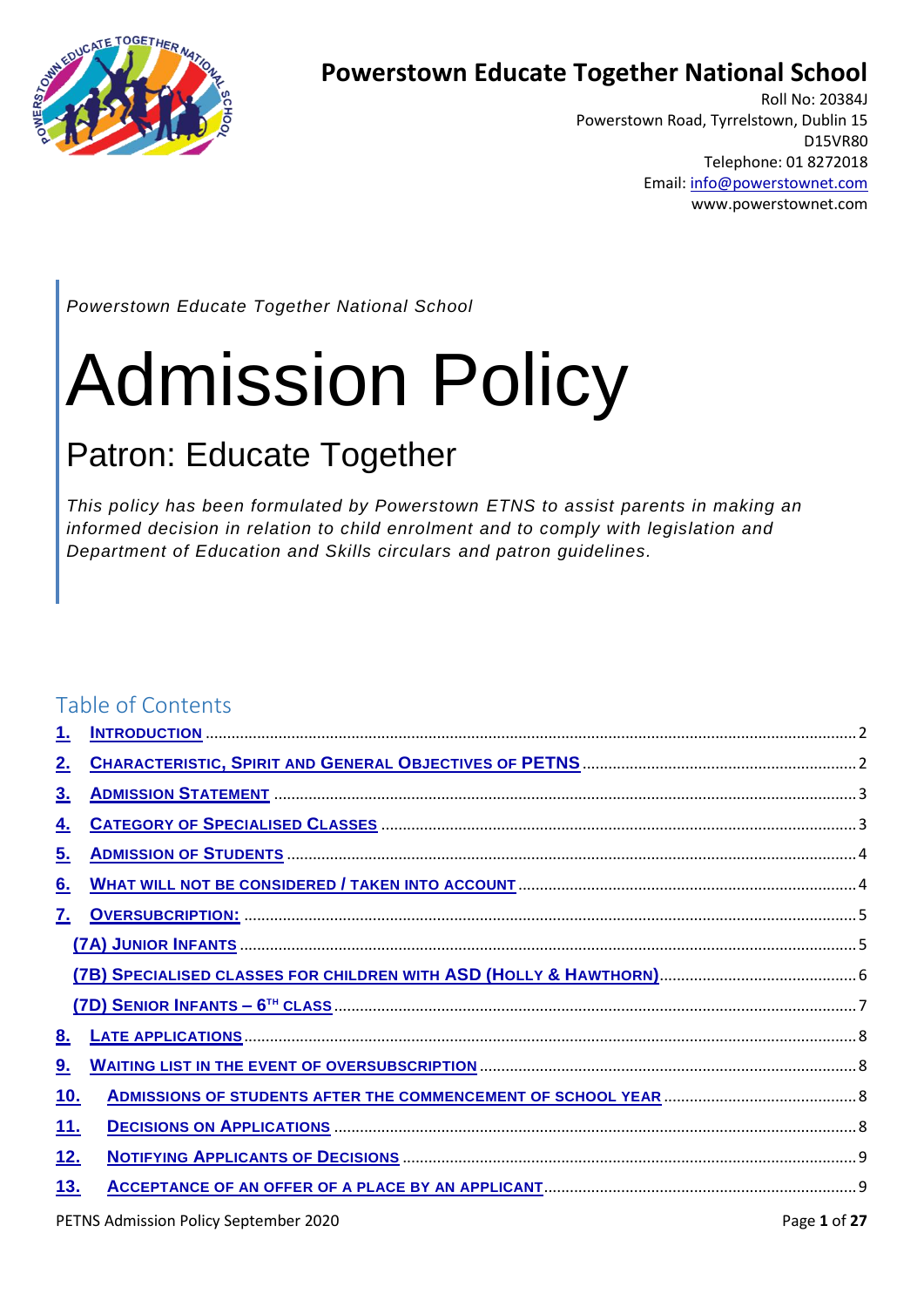| <u>15.</u> |  |
|------------|--|
| <u>16.</u> |  |
| 17.        |  |
|            |  |
|            |  |
| <u>18.</u> |  |
| <u>19.</u> |  |

## <span id="page-1-0"></span>**1. INTRODUCTION**

This Admission Policy complies with the requirements of the Education Act 1998, the Education (Admission to Schools) Act 2018 and the Equal Status Act 2000. In drafting this policy, the Board of Management (BOM) of Powerstown Educate Together has consulted with school staff, the school patron and with parents/guardians of children attending the school.

The policy was approved by the school patron on 1<sup>st</sup> of September 2020. It is published on the school's website and will be made available in hardcopy, on request.

The relevant dates and timelines for Powerstown Educate Together National School's admission process are set out in the school's annual admission notice which is published annually on the school's website to allow for the commencement of the admission process for the school year concerned.

This policy must be read in conjunction with the annual admission notice for the school year concerned.

The school releases **3 Admission Notices annually:**

- 1. Mainstream Classes
- 2. Holly & Hawthorn Classes (for children with ASD)
- 3. Birch Class (for children with DLD)

The application form for admission is published on the school's website, can be emailed to parents/guardians and will be made available in soft/hardcopy on request.

## <span id="page-1-1"></span>**2. CHARACTERISTIC, SPIRIT AND GENERAL OBJECTIVES OF PETNS**

Powerstown Educate Together National School is under the patronage of Educate Together and we are committed to the values laid down in Educate Together's Charter.

Powerstown Educate Together National School is learner-centred, equality-based, co-educational and democratically-run. This means that all members of the school community, whatever their social, cultural or belief background, work together in an atmosphere of dignity and respect.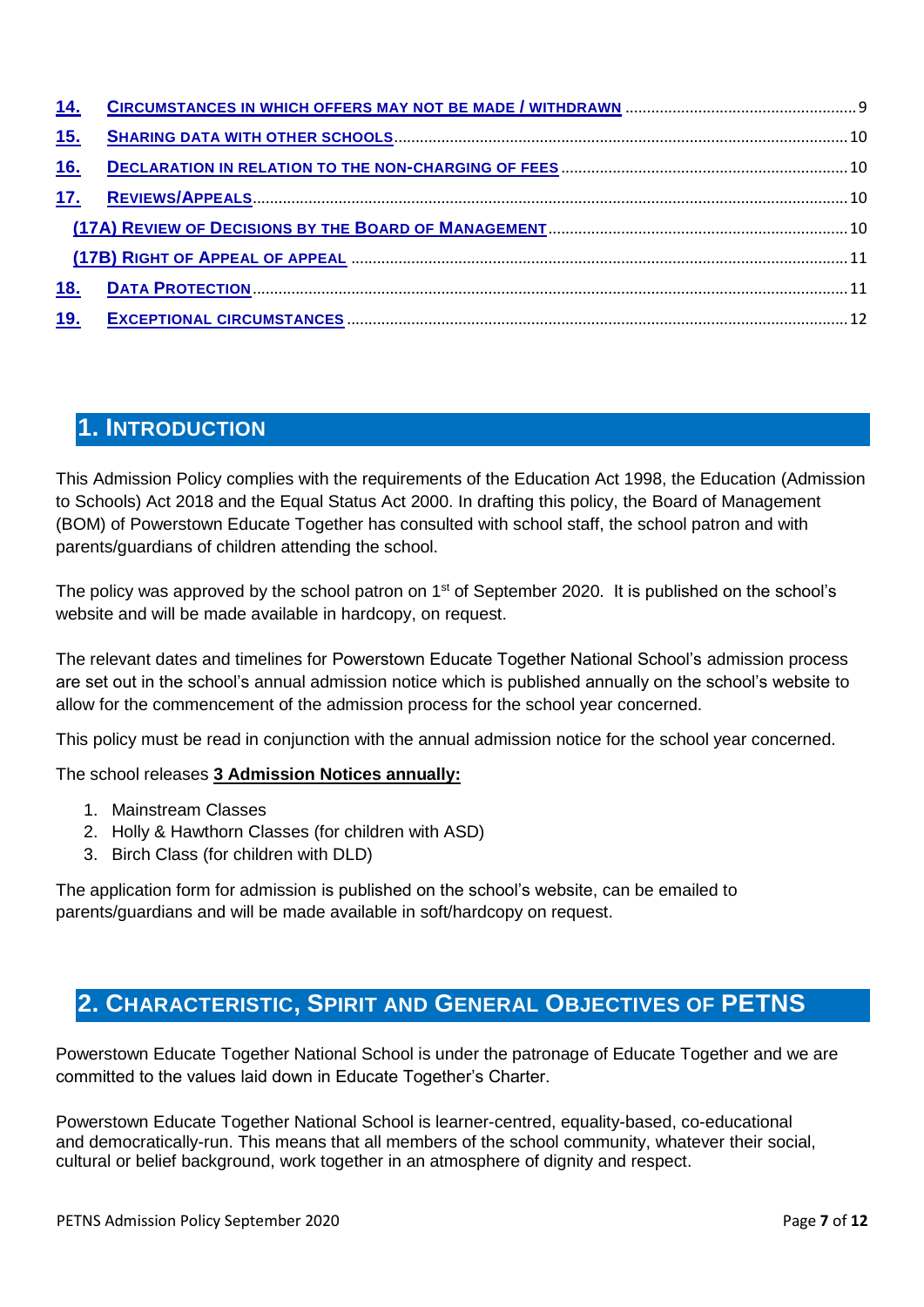Students follow an Ethical Education curriculum, learning about morality and spirituality; equality and justice; belief systems and an ethical approach to the environment. It teaches students about different belief systems as well as atheism, agnosticism and humanism, without promoting any one worldview over another.

Our equality-based ethos informs all policies and practices in the daily life of Powerstown ETNS. In exercising these policy-making and decision-making responsibilities, Powerstown ETNS Board of Management upholds the characteristic spirit of the school.

Educate Together schools provide for equality of access in line with the Educate Together Charter and offers places to siblings enrolled in the school at the same time in the first instance. The definition of a sibling in this policy includes step siblings and foster siblings who are enrolled in the school at the same time.

## <span id="page-2-0"></span>**3. ADMISSION STATEMENT**

Powerstown ETNS will not discriminate in its admission of a student to the school on any of the following:

- (a) the sex or gender ground of the student or the applicant in respect of the student concerned,
- (b) the civil status ground of the student or the applicant in respect of the student concerned,
- (c) the family status ground of the student or the applicant in respect of the student concerned,
- (d) the sexual orientation ground of the student or the applicant in respect of the student concerned,
- (e) the religion ground of the student or the applicant in respect of the student concerned,
- (f) the disability ground of the student or the applicant in respect of the student concerned,
- (g) the ground of race of the student or the applicant in respect of the student concerned,
- (h) the Traveller community ground of the student or the applicant in respect of the student concerned, or
- (i) the ground that the student or the applicant in respect of the student concerned has special educational needs

As per section 61 (3) of the Education Act 1998, 'civil status ground', 'disability ground', 'discriminate', 'family status ground', 'gender ground', 'ground of race', 'religion ground', 'sexual orientation ground' and 'Traveller community ground' shall be construed in accordance with section 3 of the Equal Status Act 2000.

Powerstown Educate Together National School has established specialised classes, with the approval of the Minister for Education and Skills, which provides an education exclusively for students with;

#### **Autism Spectrum Disorder (ASD).**

As specified by the Minister, Powerstown ETNS may refuse to admit to the classes a student who does not have the category of need specified.

Powerstown Educate Together National School has established a specialised class, with the approval of the Minister for Education and Skills, which provides an education exclusively for students with;

#### **Developmental Language Disorder (DLD).**

As specified by the Minister, Powerstown ETNS may refuse to admit to the class a student who does not have the category of need specified.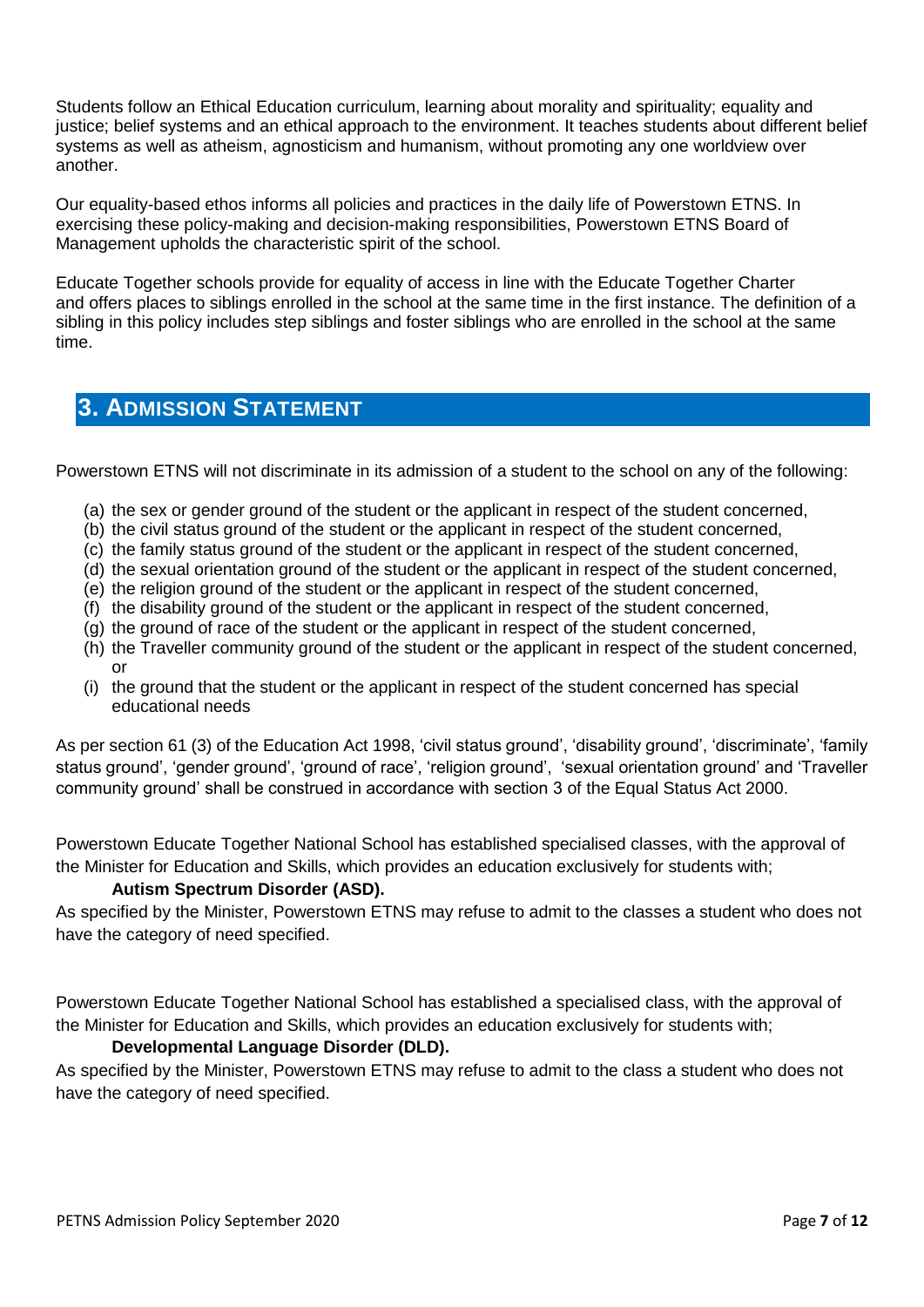## <span id="page-3-0"></span>**4. CATEGORY OF SPECIALISED CLASSES**

Powerstown Educate Together National School, with the approval of the Minister for Education and Skills, has established two classes to provide an education exclusively for students with;

#### **Autism Spectrum Disorder (ASD).**

These classes are called Holly & Hawthorn.

Powerstown Educate Together National School, with the approval of the Minister for Education and Skills, has established a class to provide an education exclusively for students with;

**Developmental Language Disorder (DLD).**

This class is called the Birch class.

## <span id="page-3-1"></span>**5. ADMISSION OF STUDENTS**

This school shall admit each student seeking admission except where –

- a) the school is oversubscribed (please see section 7 [below for further details\)](#page-4-0).
- b) a parent of a student, when required by the principal in accordance with section 23(4) of the Education (Welfare) Act 2000, fails to confirm in writing that the Code of Behaviour of the school is acceptable to him or her and that he or she shall make all reasonable efforts to ensure compliance with such code by the student. [\(Click here for Code of Behaviour\)](about:blank)
- c) a student is less than 4 years of age on the 1 September of the school year concerned.
- d) the admission of the applicant would pose a significant risk to the health and safety of the applicant or students and staff of the school, or risk significantly interfering with the right of other students to an appropriate education.
- e) **PETNS Holly & Hawthorn Classes (specialised classes for children with Autism Spectrum Disorder (ASD))** provide an education exclusively for students with Autism Spectrum Disorder and the school may refuse admission to this class, where the student concerned does not have the specified category of special educational needs provided for in this class.
- f) **PETNS Birch Class (specialised class for children with Developmental Language Disorder (DLD))** provides an education exclusively for students with Developmental Language Disorder and the school may refuse admission to this class, where the student concerned does not have the specified category of special educational needs provided for in this class.

## <span id="page-3-2"></span>**6. WHAT WILL NOT BE CONSIDERED / TAKEN INTO ACCOUNT**

In accordance with section 62(7)(e) of the Education Act, the school will not consider or take into account any of the following in deciding on applications for admission or when placing a student on a waiting list for admission to the school:

PETNS Admission Policy September 2020 **Page 7** of 12 (a) a student's prior attendance at a pre-school or pre-school service, including naíonraí,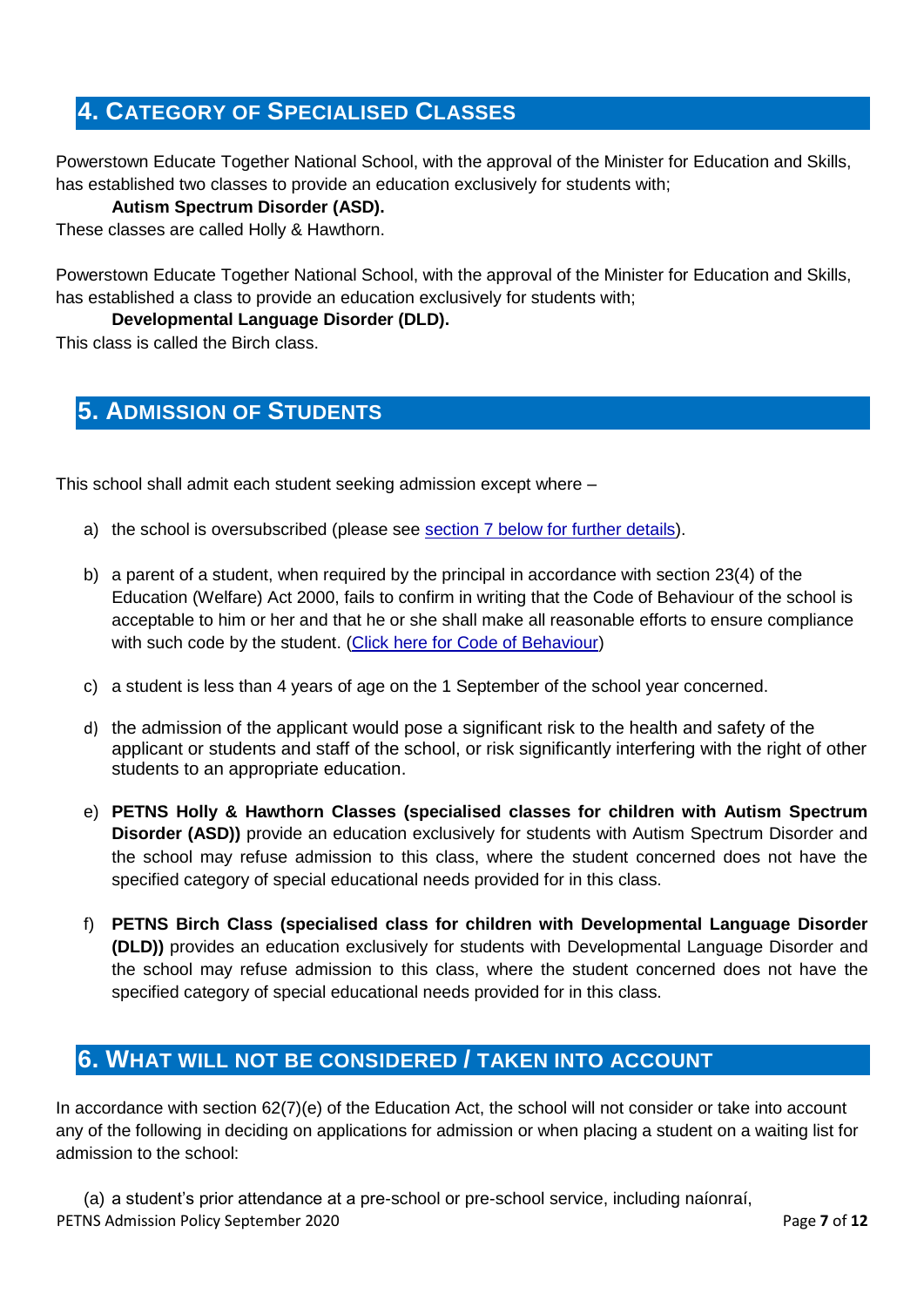other than in relation to a student's prior attendance at—

- (I) an early intervention class, or
- (II) an early start pre-school, specified in a list published by the Minister from time to time;
- (b) the payment of fees or contributions (howsoever described) to the school;
- (c) a student's academic ability, skills or aptitude; other than in relation to:
	- (i) admission to specialised class for children with ASD insofar as it is necessary in order to ascertain whether or not the student has the category of special educational needs concerned;
	- (ii) admission to specialised class for children with DLD insofar as it is necessary in order to ascertain whether or not the student has the category of special educational needs concerned;
- (d) the occupation, financial status, academic ability, skills or aptitude of a student's parents;
- (e) a requirement that a student, or his or her parents, attend an interview, open day or other meeting as a condition of admission;
- (f) a student's connection to the school by virtue of a member of his or her family attending or having previously attended the school other than siblings of students who are enrolled in the school at the same time
- (g) the date and time on which an application for admission was received by the school,

This is subject to the application being received at any time during the period specified for receiving applications set out in the annual admission notice of the school for the school year concerned.

## <span id="page-4-0"></span>**7. OVERSUBCRIPTION:**

#### <span id="page-4-1"></span>**(7A) JUNIOR INFANTS**

In the event that Powerstown ETNS is oversubscribed, the school will, when deciding on applications for admission, apply the following selection criteria in the order listed below to those applications that are received within the timeline for receipt of applications as set out in the school's annual admission notice for Junior Infants. Students must reach 4 years of age on or before 1<sup>st</sup> June of the year of admission into Junior Infants.

#### **Priority Category 1:**

 Applicant students who are siblings of children, enrolled in the school and are 4 years of age on or before 1<sup>st</sup> June of the year of admission into Junior Infants.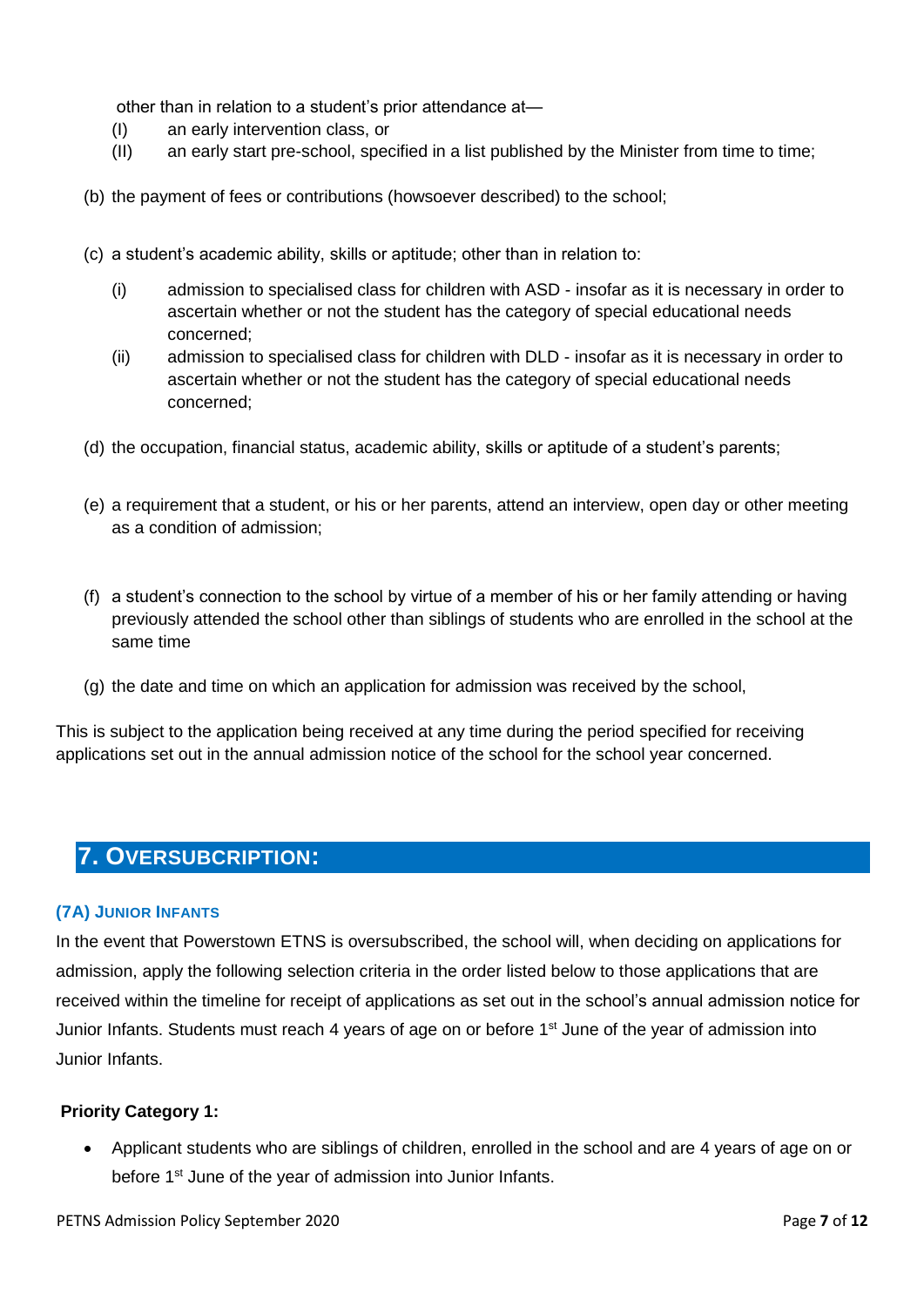#### **Priority Category 2:**

• Applicants who are 4 years of age on or before 1<sup>st</sup> June of the year of admission into Junior Infants.

#### **Priority Category 3:**

.

All other applicants

In the event that there are two or more students tied for a place or places in any of the selection criteria categories above (the number of applicants exceeds the number of remaining places), places will be offered or added to a waiting list by the **earlier date of birth of the student**.

#### <span id="page-5-0"></span>**(7B) SPECIALISED CLASSES FOR CHILDREN WITH ASD (HOLLY & HAWTHORN)**

If our Holly & Hawthorn Classes (ASD) are oversubscribed the school will apply the following selection criteria to students. These will be applied in the order listed below to applications received within the timeline as set out in the school's annual admission notice for the special class.

#### **Priority Category 1:**

 Current students of the school/students who have been offered a place in the mainstream school for the coming September who meet age criteria as detailed in Admissions Notice (to correspond with current enrolees)

#### **Priority Category 2:**

 Applicant students who are siblings of children, enrolled in the school at the same time who meet age criteria as detailed in Admissions Notice (to correspond with current enrolees) .

#### **Priority Category 3:**

 Children living within the Catchment Area (Tyrrelstown, Mulhuddart, Hollystown) who meet age criteria as detailed in Admissions Notice (to correspond with current enrolees)

#### **Priority Category 4:**

 Children living within D15 who meet age criteria as detailed in Admission's Notice (to correspond with current enrolees)

#### **Priority Category 5:**

.

 Children living outside the Catchment Area who meet age criteria as detailed in Admission's Notice (to correspond with current enrolees)

#### **Priority Category 6:**

 Revisit categories 1 – 5, prioritising children closest in age to the age criteria detailed in Admission's **Notice**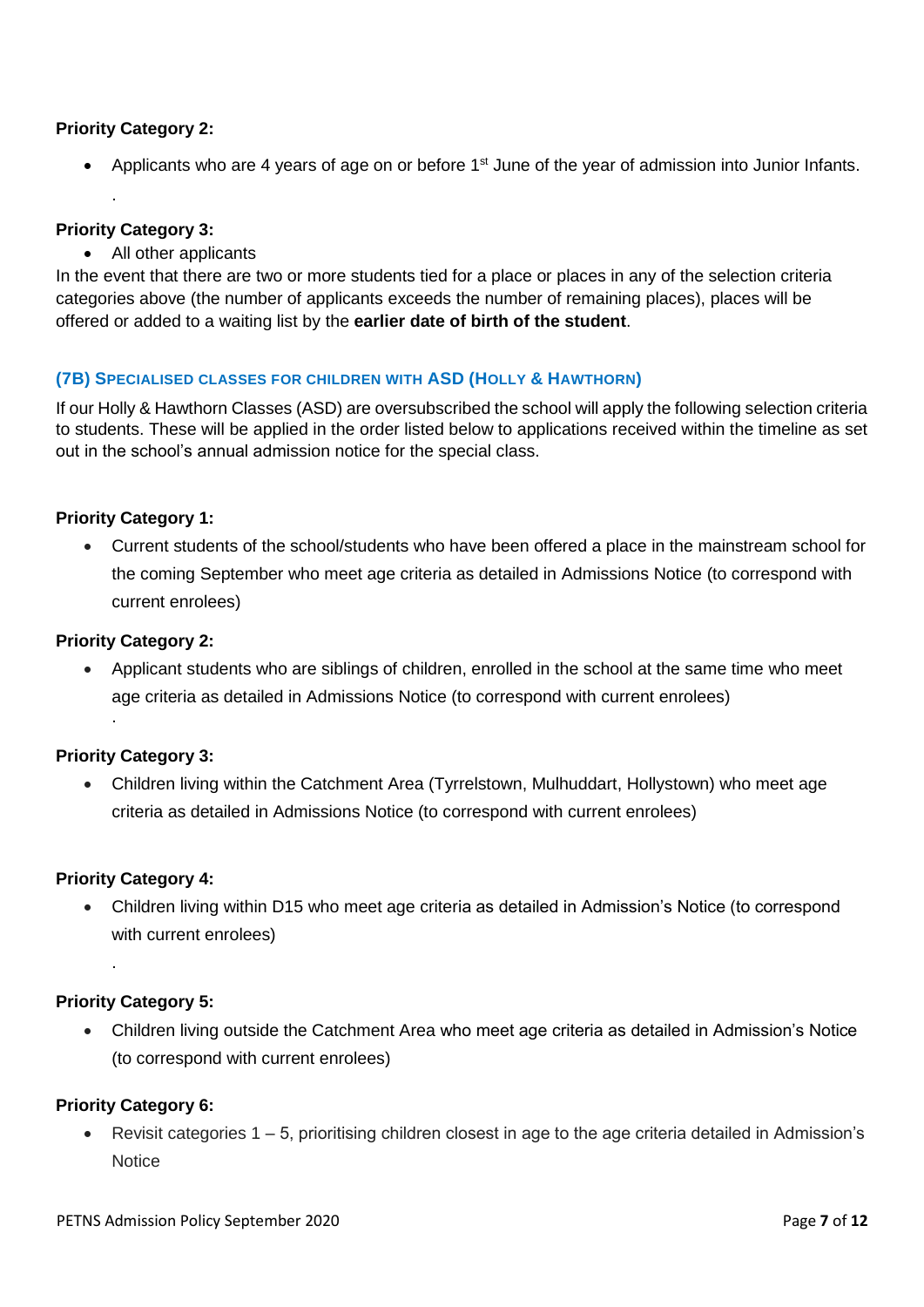In the event that there are two or more students tied for a place or places in any of the selection criteria categories above (the number of applicants exceeds the number of remaining places), places will be offered or added to a waiting list by way of a lottery of completed applications.

#### **(7C) SPECIALISED CLASS FOR CHILDREN WITH DLD (BIRCH CLASS)**

If the DLD classes are oversubscribed the Common Advisory Admissions Committee will apply the following selection criteria to students. These will be applied in the order listed below to applications received within the timeline as set out in the school's annual admission notice for the DLD class.

#### **Priority Category 1:**

 Children who are deemed eligible, meet all criteria and are at the top of the priority list as decided by the Common Advisory Admissions Committee using the Brunswick Priority Rating Scale. All eligibility and criteria are detailed in Admissions Notice.

#### **Priority Category 2:**

 In the event of spare capacity in the DLD classes the Common Advisory Admissions Committee will adhere to the relevant clauses in Circular 0038/2007.

In the event that there are two or more students tied for a place or places in any of the selection criteria categories above (the number of applicants exceeds the number of remaining places), places will be offered or added to a waiting list by way of a lottery of completed applications.

#### <span id="page-6-0"></span>**(7D) SENIOR INFANTS – 6 TH CLASS**

If Powerstown ETNS is oversubscribed, the school will, when deciding on applications for admission, apply the following selection criteria in the order listed below. It will be applied to those applications that are received within the timeline for receipt of applications as set out in the school's annual admission notice for other year groups. Students must be moving to the next year group if the application is for September or to the same year if applying to move during the school year:

#### **Priority Category 1:**

 Applicant students who are siblings of children, enrolled in the school and applicants age corresponds with being 4 years of age on or before 1st June of the year of admission into Junior Infants.

#### **Priority Category 2:**

• Applicants age corresponds with having reached 4 years of age on or before 1st June of the year of admission into Junior Infants.

#### **Priority Category 3:**

All other applicants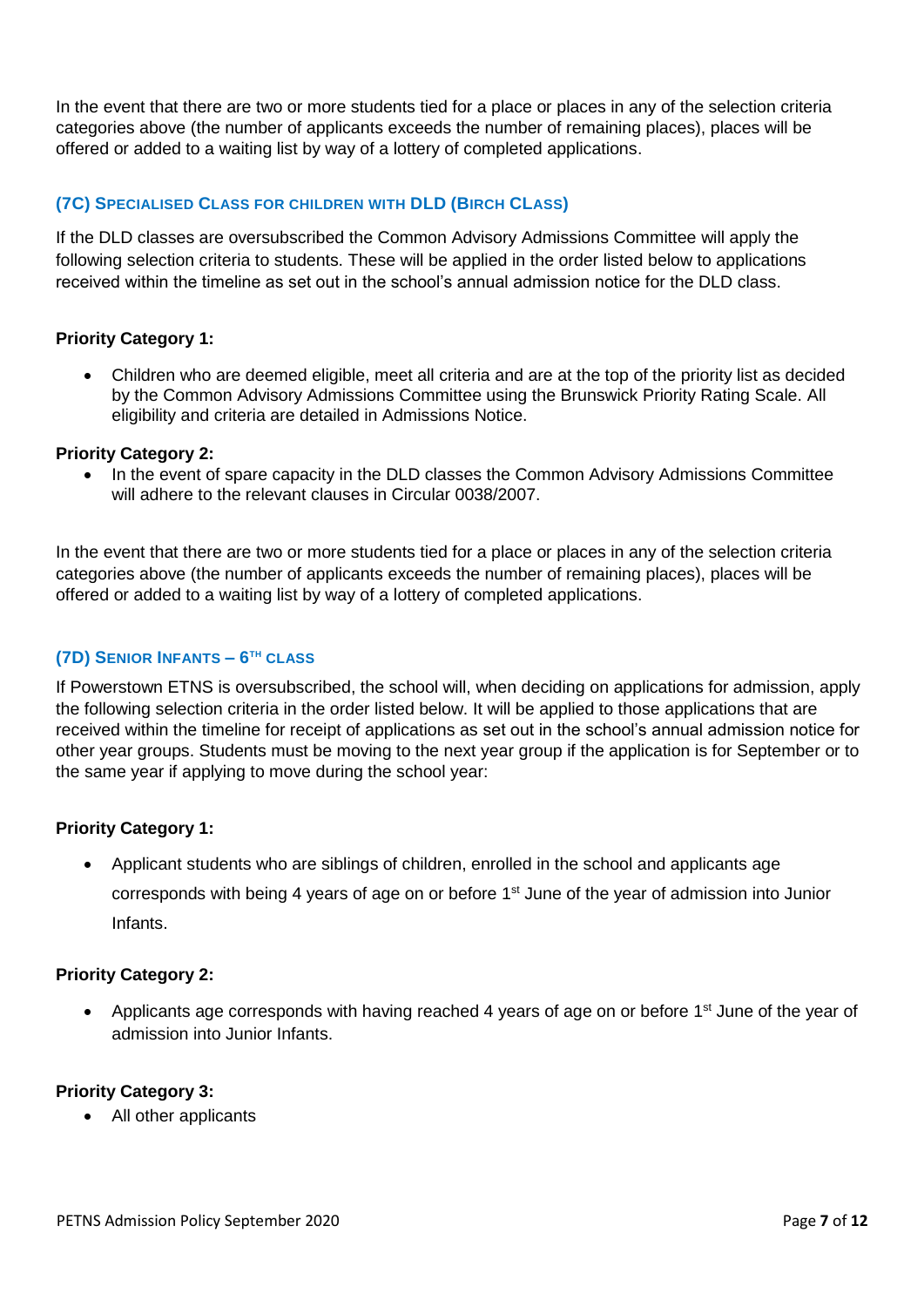In the event that there are two or more students tied for a place or places in any of the selection criteria categories above (the number of applicants exceeds the number of remaining places), places will be offered or added to a waiting list by the earlier date of birth of the student.

## <span id="page-7-0"></span>**8. LATE APPLICATIONS**

All applications for admission received after the closing date as outlined in the annual admission notice for Junior Infants, a special class or to other year groups will be considered and decided upon in date order of when they were received in accordance with our school's admissions policy, the Education Admissions to School Act 2018 and any regulations made under that Act.

Late applicants will be notified of the decision in respect of their application not later than three weeks after the date on which the school received the application. Late applicants will be offered a place if there is a place available. In the event that there is no place the name of the applicant will be added to the waiting list.

If two applications are received at the same time the applicant will be offered a place or placed on the waiting list **in order of earliest date of birth**.

## <span id="page-7-1"></span>**9. WAITING LIST IN THE EVENT OF OVERSUBSCRIPTION**

In the event of there being more applications to the school year concerned than places available, a waiting list of students whose applications for admission to Powerstown ETNS were unsuccessful due to the school being oversubscribed will be compiled and will remain valid for the school year in which admission is being sought.

Placement on the waiting list of Powerstown ETNS is in the order of priority assigned to the students' applications after the school has applied the selection criteria in accordance with this admission policy [\(see](#page-4-0)  [section 7 above\)](#page-4-0). Late applications will be added to the list in date order [\(see section 8 above\)](#page-7-0).

Offers of any subsequent places that become available for and during the school year in relation to which admission is being sought will be made to those students on the waiting list, in accordance with the order of priority in relation to which the students have been placed on the list.

Waiting lists will expire at the end of each school year.

## **10. ADMISSIONS OF STUDENTS AFTER THE COMMENCEMENT OF SCHOOL YEAR**

If a place is available after the commencement of the school year in which admission is sought, the place will be offered to the next place on the waiting list if there is one or to the next application.

<span id="page-7-2"></span>.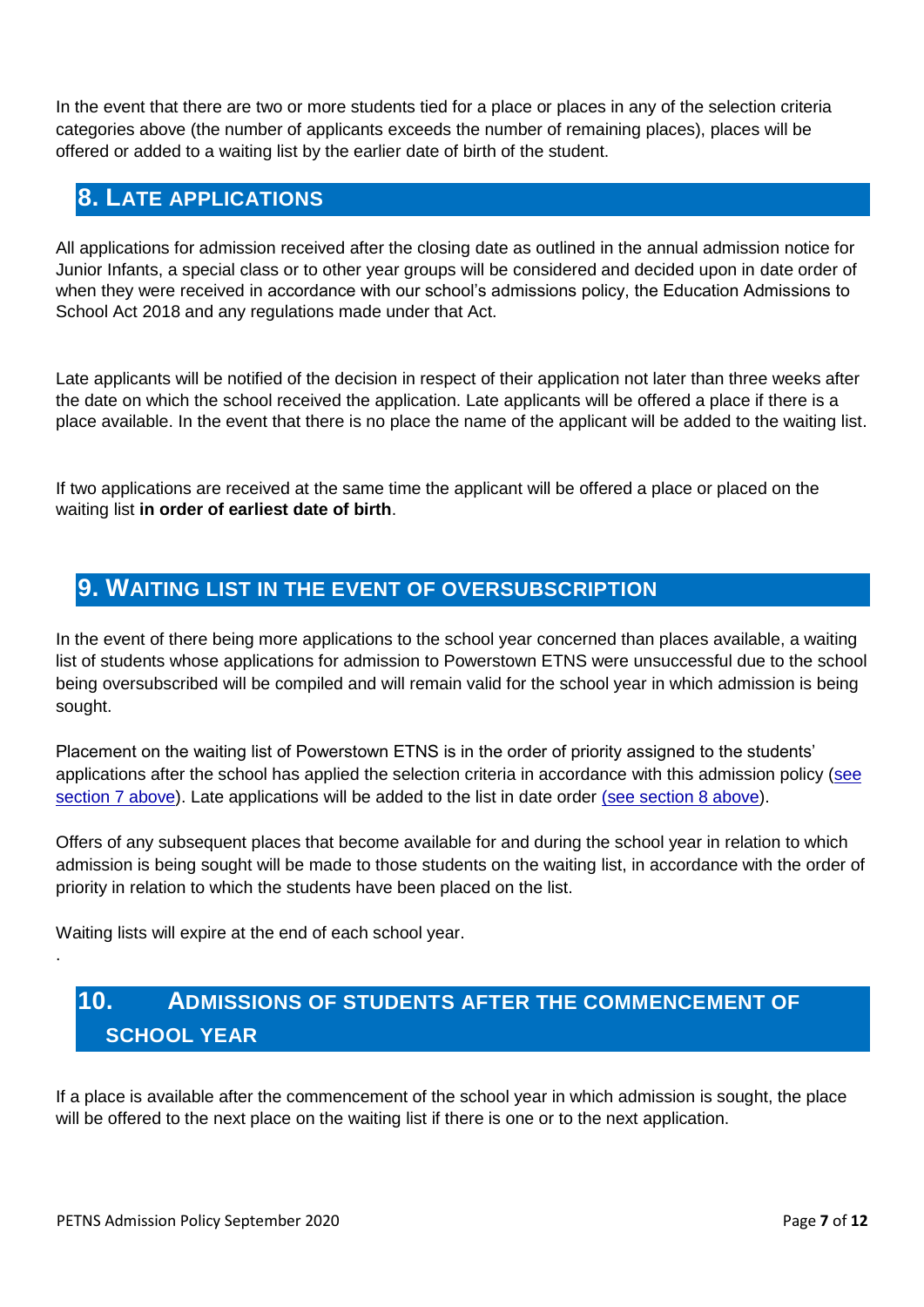## <span id="page-8-0"></span>**11. DECISIONS ON APPLICATIONS**

All decisions on applications for admission to Powerstown Educate Together National School will be based on the following:

- Our school's admission policy;
- The school's annual admission notice (where applicable);
- The information provided by the applicant in the school's official application form received during the period specified in our annual admission notice for receiving applications.

Selection criteria that are not included in our school admission policy will not be used to make a decision on an application for a place in our school.

## <span id="page-8-1"></span>**12. NOTIFYING APPLICANTS OF DECISIONS**

Applicants will be informed in writing as to the decision of the school, within the timeline outlined in the relevant annual admissions notice but no later than three weeks after the annual admissions process or for late applications, three weeks after the school receives an application.

If a student is not offered a place in our school, the reasons why they were not offered a place will be communicated in writing to the applicant, including, where applicable, details of the student's ranking against the selection criteria and details of the student's place on the waiting list for the school year concerned.

Applicants will be informed of the right to seek a review/right of appeal of the school's decision [\(see section](#page-9-2)  [17 below for further details\).](#page-9-2)

## <span id="page-8-2"></span>**13. ACCEPTANCE OF AN OFFER OF A PLACE BY AN APPLICANT**

In accepting an offer of admission from Powerstown Educate Together National School you must indicate—

- (a) whether or not you have accepted an offer of admission for another school or schools. If you have accepted such an offer, you must also provide details of the offer or offers concerned and
- (b) whether or not you have applied for and are awaiting confirmation of an offer of admission from another school or schools, and if so, you must provide details of the other school or schools concerned.

## <span id="page-8-3"></span>**14. CIRCUMSTANCES IN WHICH OFFERS MAY NOT BE MADE / WITHDRAWN**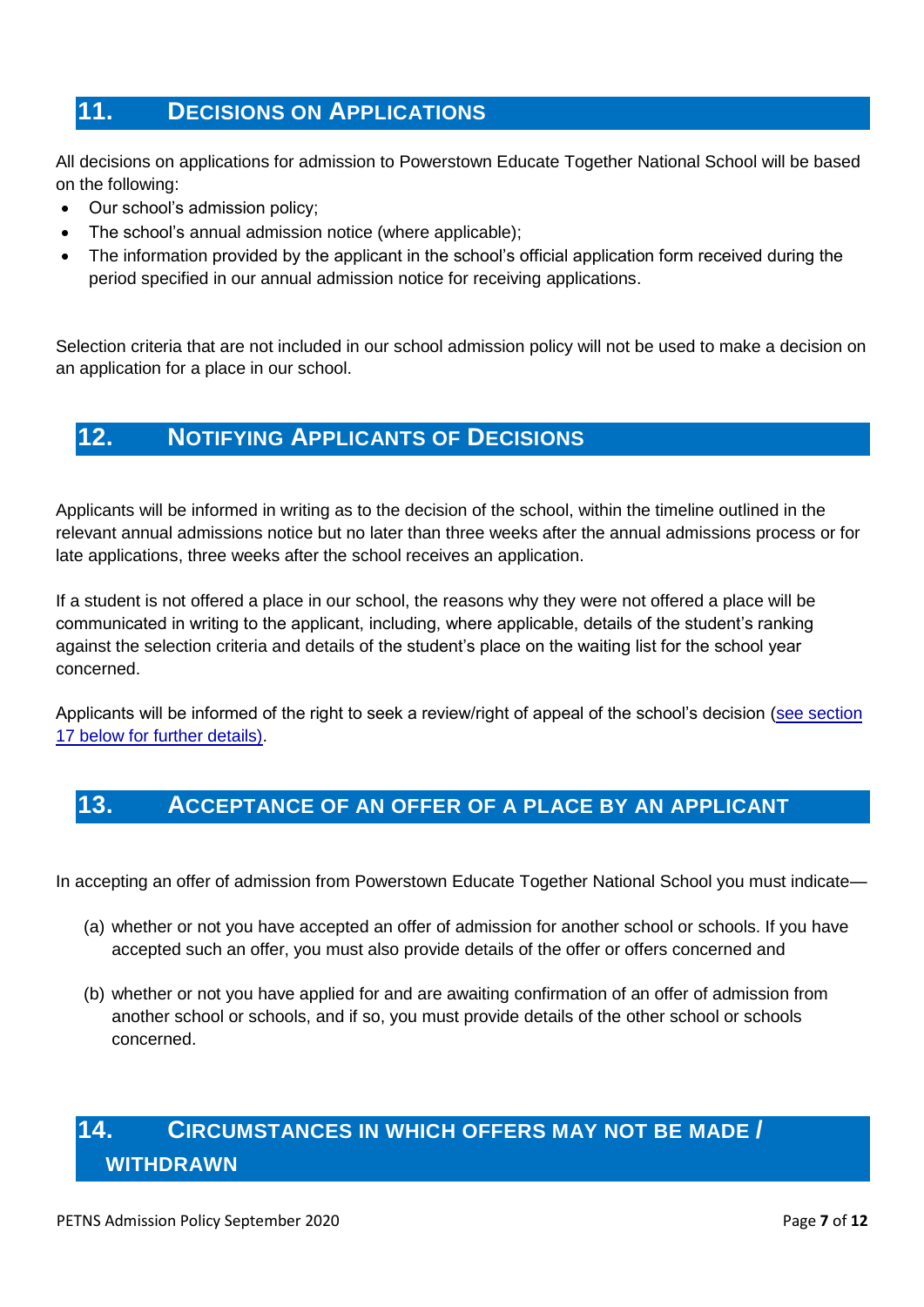An offer of admission may not be made or may be withdrawn by Powerstown ETNS where;

- (i) it is established that information contained in the application is false or misleading.
- (ii) an applicant fails to confirm acceptance of an offer of admission on or before the date set out in the annual admission notice of the school.
- (iii) the parent of a student, when required by the principal in accordance with section 23(4) of the Education (Welfare) Act 2000, fails to confirm in writing that the code of behaviour of the school is acceptable to him or her and that he or she shall make all reasonable efforts to ensure compliance with such code by the student; or
- (iv) an applicant has failed to comply with the requirements of 'acceptance of an offer' as set out in [section 13](#page-8-2) above.
- (v) the admission of the applicant would pose a significant risk to the health and safety of the applicant or students and staff of the school, or risk significantly interfering with the right of other students to an appropriate education.

## <span id="page-9-0"></span>**15. SHARING DATA WITH OTHER SCHOOLS**

Applicants should be aware that section 66(6) of the Education (Admission to Schools) Act 2018 allows for the sharing of certain information between schools in order to facilitate the efficient admission of students. Section 66(6) allows a school to provide a patron or another board of management with a list of the students in relation to whom –

- (i) An application for admission to the school has been received
- (ii) An offer of admission to the school has been made, or
- (iii) An offer of admission to the school has been accepted.

The list may include any of the following:

- (i) The date on which an application for admission was received by the school
- (ii) The date on which an offer of admission was made by the school
- (iii) The date on which an offer of admission was accepted by an applicant
- (iv) A student's personal details including his or her name, address, date of birth and personal public service number (within the meaning of section 262 of the Social Welfare Consolidation Act 2005)

## <span id="page-9-1"></span>**16. DECLARATION IN RELATION TO THE NON-CHARGING OF FEES**

The Board of Management of Powerstown ETNS or any persons acting on its behalf will not charge fees for or seek payment or contributions (howsoever described) as a condition of-

- (a) an application for admission of a student to the school, or
- (b) the admission or continued enrolment of a student in the school.

## <span id="page-9-2"></span>**17. REVIEWS/APPEALS**

#### <span id="page-9-3"></span>**(17A) REVIEW OF DECISIONS BY THE BOARD OF MANAGEMENT**

The parent/guardian of the student, may request the board to review a decision to refuse admission. Such requests must be made in accordance with Section 29C of the Education Act 1998.

PETNS Admission Policy September 2020 **Page 7** of 12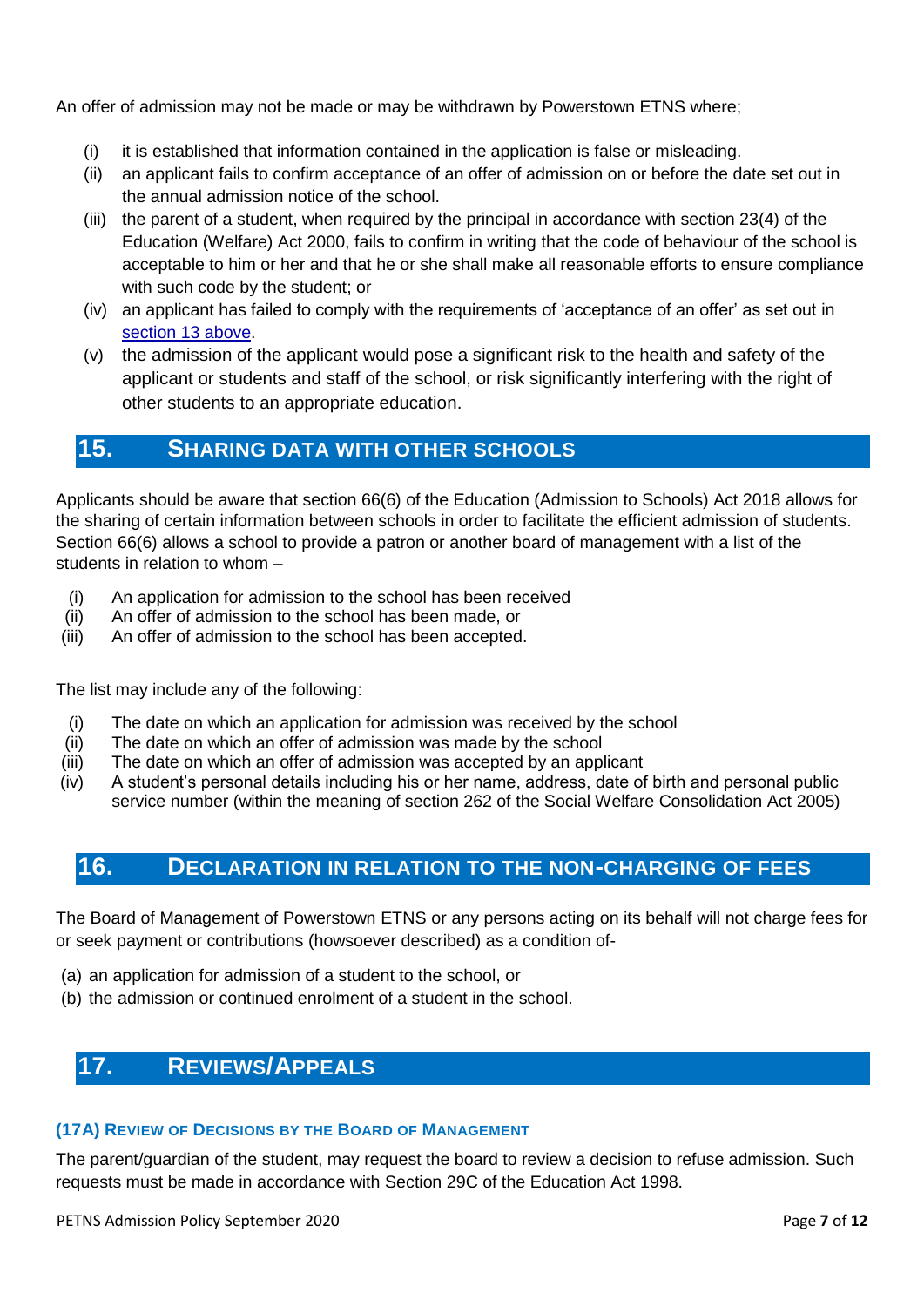The timeline within which such a review must be requested and the other requirements applicable to such reviews are set out in the procedures determined by the Minister under section 29B of the Education Act 1998 which are published on the website of the Department of Education and Skills.

The board will conduct such reviews in accordance with the requirements of the procedures determined under Section 29B and with section 29C of the Education Act 1998.

**Note:** Where an applicant has been refused admission due to the school being oversubscribed, the applicant **must request a review** of that decision by the Board of Management prior to making an appeal under section 29 of the Education Act 1998.

Where an applicant has been refused admission due to a reason other than the school being oversubscribed, the applicant **may request a review** of that decision by the Board of Management prior to making an appeal under section 29 of the Education Act 1998.

#### <span id="page-10-0"></span>**(17B) RIGHT OF APPEAL OF APPEAL**

Under Section 29 of the Education Act 1998, the parent of the student, or in the case of a student who has reached the age of 18 years, the student, may appeal a decision of this school to refuse admission.

An appeal may be made under Section 29 (1)(c)(i) of the Education Act 1998 where the refusal to admit was due to the school being oversubscribed.

An appeal may be made under Section 29 (1)(c)(ii) of the Education Act 1998 where the refusal to admit was due a reason other than the school being oversubscribed.

Where an applicant has been refused admission due to the school being oversubscribed, the applicant **must request a review** of that decision by the board of management **prior to making an appeal** under section 29 of the Education Act 1998. (see Review of decisions by the Board of Management)

Where an applicant has been refused admission due to a reason other than the school being oversubscribed, the applicant **may request a review** of that decision by the board of management prior to making an appeal under section 29 of the Education Act 1998. (see Review of decisions by the Board of Management)

Appeals under Section 29 of the Education Act 1998 will be considered and determined by an independent appeals committee appointed by the Minister for Education and Skills.

The timeline within which such an appeal must be made and the other requirements applicable to such appeals are set out in the procedures determined by the Minister under section 29B of the Education Act 1998 which are published on the website of the Department of Education and Skills.

## <span id="page-10-1"></span>**18. DATA PROTECTION**

Powerstown ETNS acknowledges its obligations as a data controller under the Data Protection Acts 1988 - 2018 and the EU General Data Protection Regulation (GDPR). Information obtained for the purposes of allocating places in the school to students will only be used and disclosed in a manner which is compatible with this purpose. Only such personal data as are relevant and necessary for the performance of this function will be retained. The school undertakes to ensure that such information is processed fairly, that it is kept safe, secure, accurate, complete, and up to date. Individuals have the right to have any inaccurate information rectified or erased. All data submitted as part of the admissions process will be destroyed within twelve months of the end of the school year the application is for (as opposed to the receipt of the